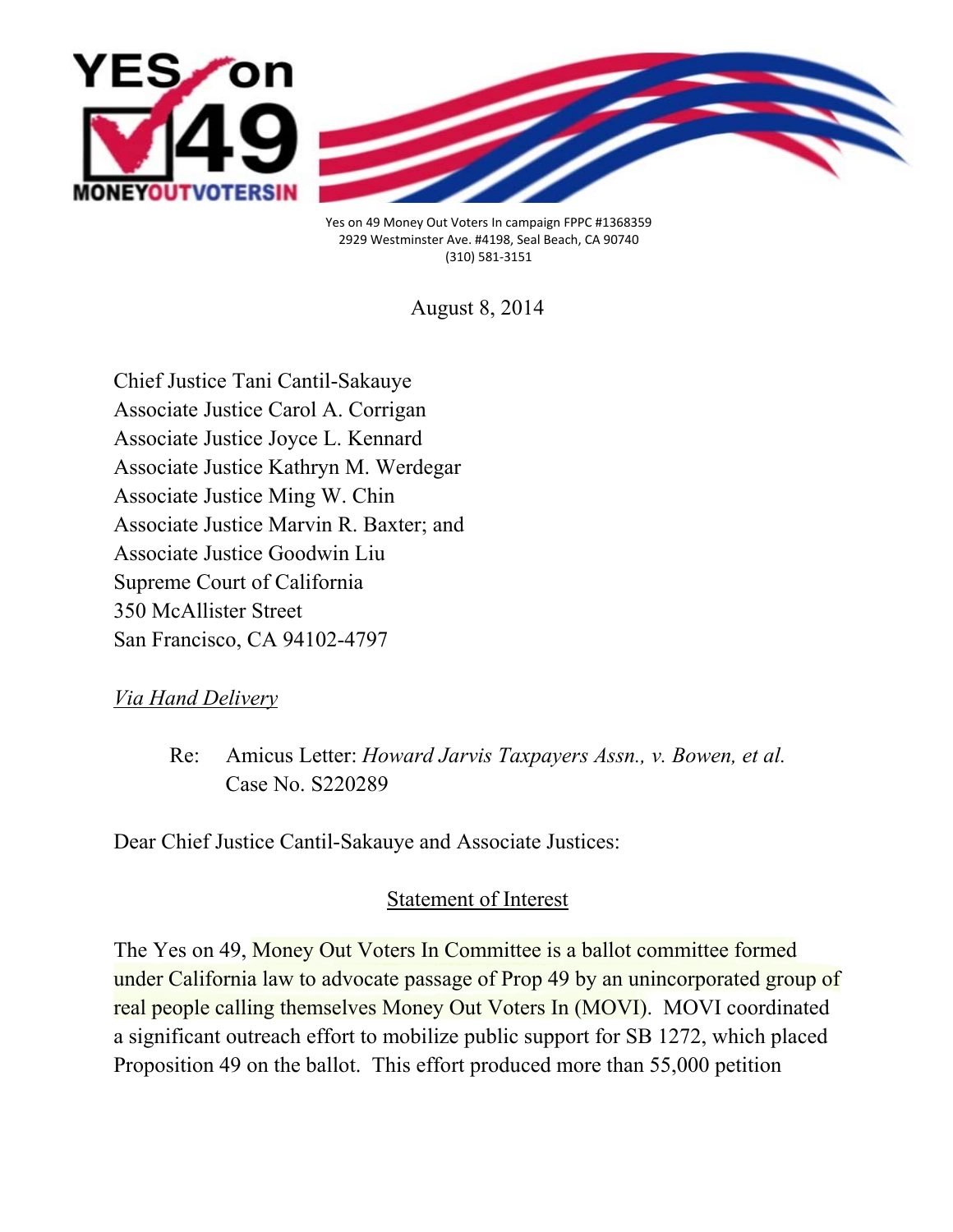signatures, 40,000 e-mails, 176,000 faxes, and hundreds of personal visits to the state Capital all urging the Legislature to approve SB 1272.

California Clean Money Campaign and the California Public Interest Research Group (CALPIRG) are non-profit, non-partisan organizations of real people who have joined together to advocate governmental responsiveness to the public. Both organizations, and their members, actively supported SB 1272 and are supporting Proposition 49. The real people who have advocated for SB 1272 through these incorporated and unincorporated entities have done so in order to give their fellow California citizens the opportunity to speak collectively as We the People to our state and federal elected officials and to direct them to take actions on our behalf, using an historically appropriate and completely legal means of voter instructions.<sup>1</sup>

99 Rise is a group of Californians who, among other activities, organized a march from Los Angeles to Sacramento in order to draw attention to corruption in American politics and demand that elected officials address it. More than 500 participants in the March walked a combined total of more than 10,000 miles. Among the actions urged by the marchers was the passage of SB 1272 to place Prop 49 on the ballot.

### Introduction

The organizations signing this letter want to provide an opportunity for their members, and all California voters, to formally instruct their elected officials to take action to reverse the *Citizens United v. FEC* ruling by the U.S. Supreme Court, and related opinions. More profoundly, they seek to preserve and use the right of all citizens to speak and petition our government in the tradition envisioned and used by the Framers of our federal and state constitutions through specific voter instructions.

 $<sup>1</sup>$  In the interests of efficiency and in deference to the Court, the authors of this letter are not including petitions from</sup> citizens expressing frustration that the judicial process is being used by these Petitioners in an attempt to deprive the Citizens of California the right to vote on Proposition 49, which the authors view as a means of correcting a previous error by the federal judicial branch in its ruling in *Citizens United v. FEC* and related cases.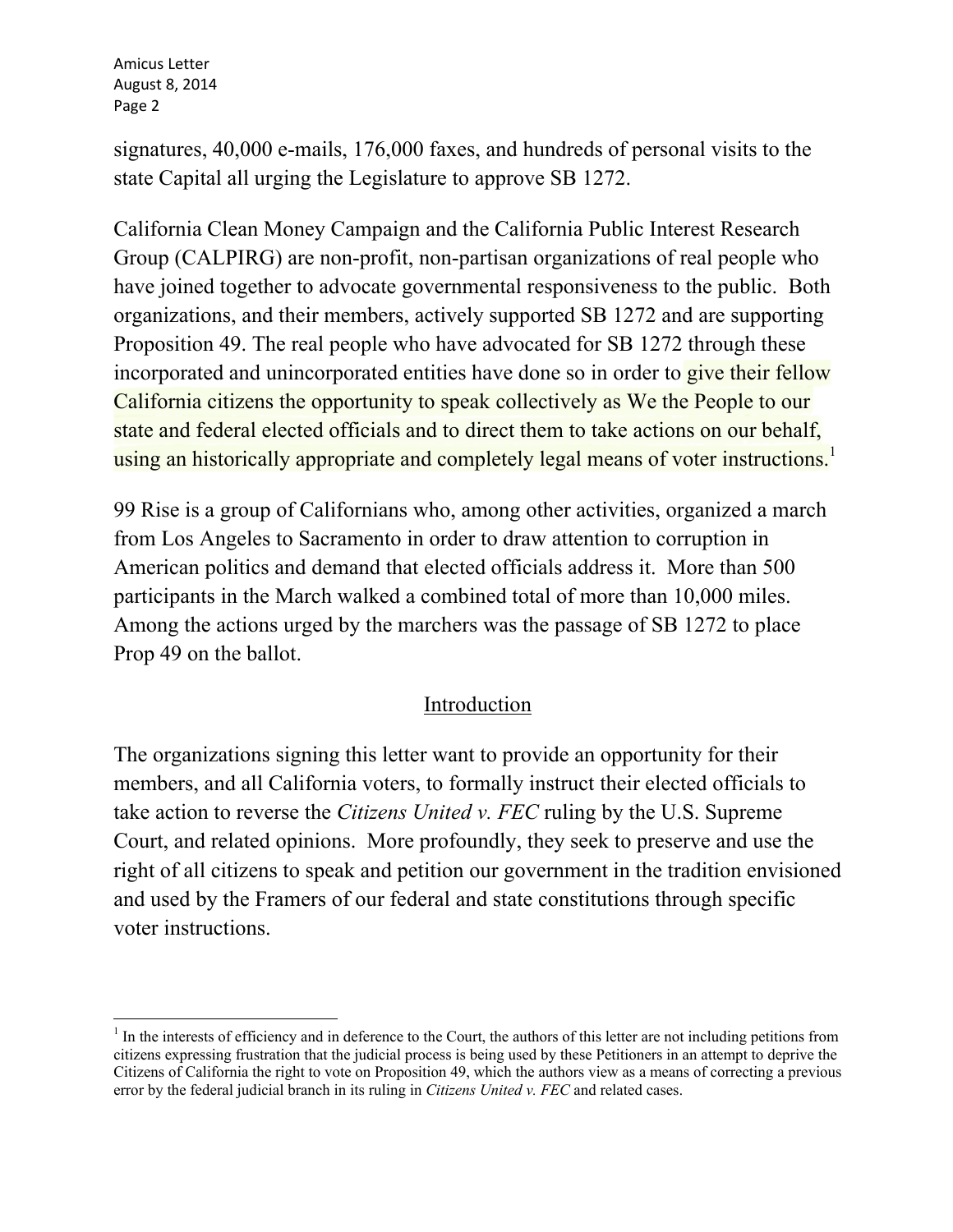Americans have lost faith that the US Congress is responsive to their needs. Public confidence in Congress now stands at a record low of  $7\%$ <sup>2</sup>. Their loss of confidence results from several recent US Supreme Court decisions, including *Citizens United*.

The public's suspicion that Congress does not truly represent them is based on more than emotion and speculation. A study by Martin Gilens (Princeton University) and Benjamin Page (Northwestern University) ("The Princeton Study") empirically examined 1,997 separate issues recently pending before Congress, and came to this conclusion:

Multivariate analysis indicates that economic elites and organized groups representing business interests have substantial independent impacts on U.S. government policy, while average citizens and mass-based interest groups have little or no independent influence. The results provide substantial support for theories of Economic Elite Domination and for theories of Biased Pluralism, but not for theories of Majoritarian Electoral Democracy or Majoritarian Pluralism.<sup>3</sup>

In sum, Americans have correctly concluded that Congress has come under domination of economic elites, and no longer serves the broader public interest.

Through *Citizens United*, and related cases, the Federal Courts have substantially tied the Legislature's hands to remedy this problem. We therefore stand at an unfortunate moment where in order for the Legislature to pass its own laws to reduce corruption and bolter public confidence in Congress, the legislatures need to invoke the Article V process. That's precisely what the California Legislature has done by enacting SB 1272. It would be ironic if in this one instance where the

<sup>2</sup> See: Public Faith in Congress Falls Again, Hits Historic Low: http://www.gallup.com/poll/171710/public-faithcongress-falls-again-hits-historic-low.aspx

<sup>3</sup> https://www.princeton.edu/~mgilens/Gilens%20homepage%20materials/Gilens%20and%20Page/Gilens%20and %20Page%202014-Testing%20Theories%203-7-14.pdf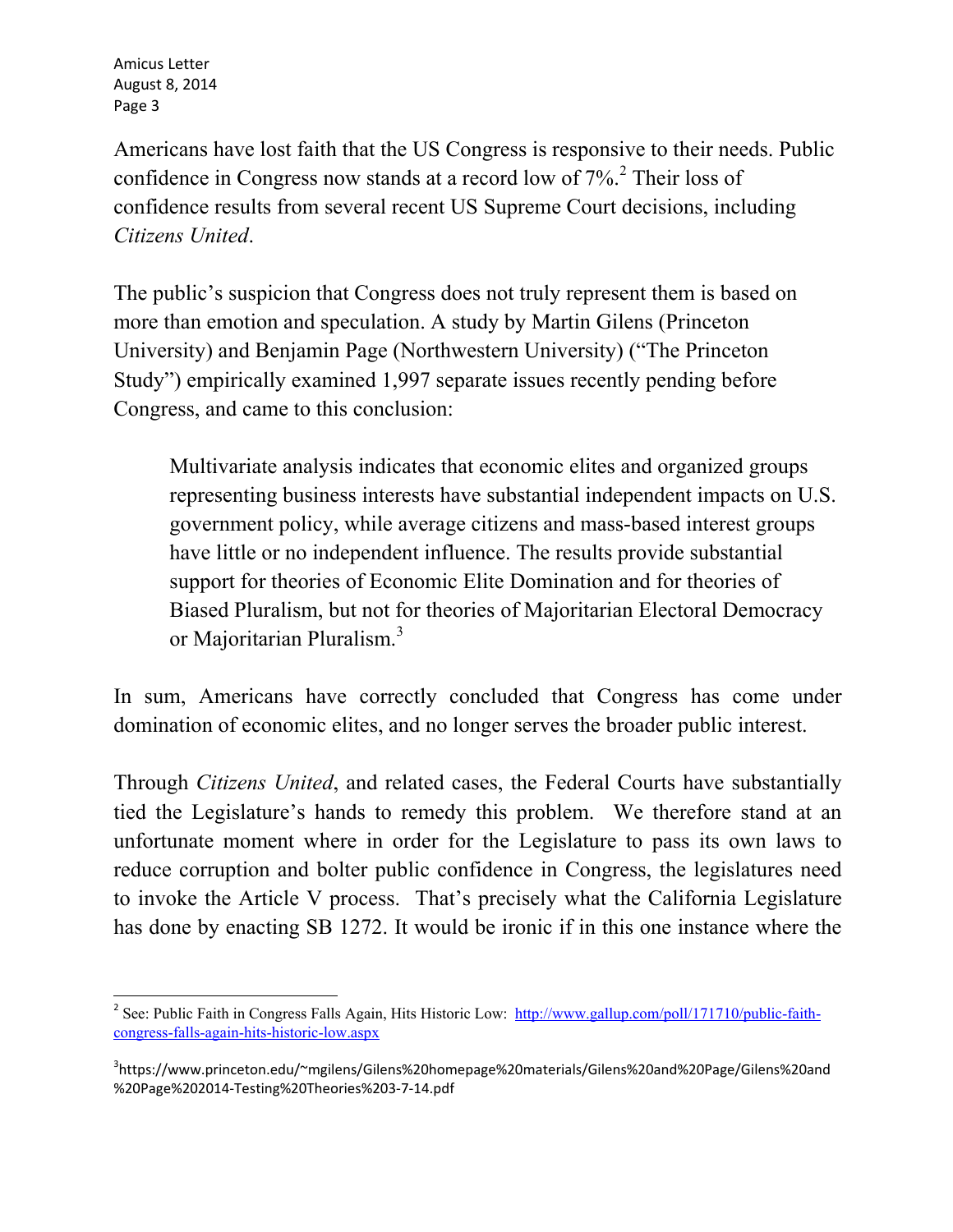Legislature was highly responsive to the needs of their constituents in passing SB 1272, the courts blocked it.

Opportunities to correct the imbalance between what is obtained in Congress by a very few economic elites and what is obtained by the rest of Americans was commonplace in the American system of government as originally conceived. In the past, voters had available to them a system whereby they could convey voter instructions at appropriate times. If any such time exists, this is it.

# Discussion of Voter Instructions

Voter instructions have been an integral part of US history and have played a central role in the development of our federal Constitution and were used shortly after the adoption of the California Constitution.

Instructions were a principal part of the American political system before independence. The wording of instructions from Boston to its representatives in 1764 illustrates the practice in Colonial America. "We, the freeholders of the town, have delegated you the power of acting in our public concerns, in general as your prudence shall direct you, reserving to ourselves the constitutional right of expressing our minds and giving you such instructions upon important subjects as at any time we may judge proper."<sup>4</sup>

 Some of the Framers themselves were acting under Voter Instructions when they drafted Article V of the Constitution.<sup>5</sup> Indeed, the use of instructions, also known as "enjoining" a representative, was specifically mentioned as a means of amending the Constitution by its Framers. John Dickinson of Delaware defended Article V during ratification debates by noting that the Constitution could be amended as a result of instructions:

4 Robert Luce, *Legislative Principles: The History and Theory of Lawmaking by Representative Government*  (University Press, Cambridge, MA 1930), p. 449.

<sup>5</sup> Kobach, *May "We the People" Speak?: The Forgotten Role of Constituent Instructions in Amending the Constitution,* 13 U.C. Davis Law Review 33, 56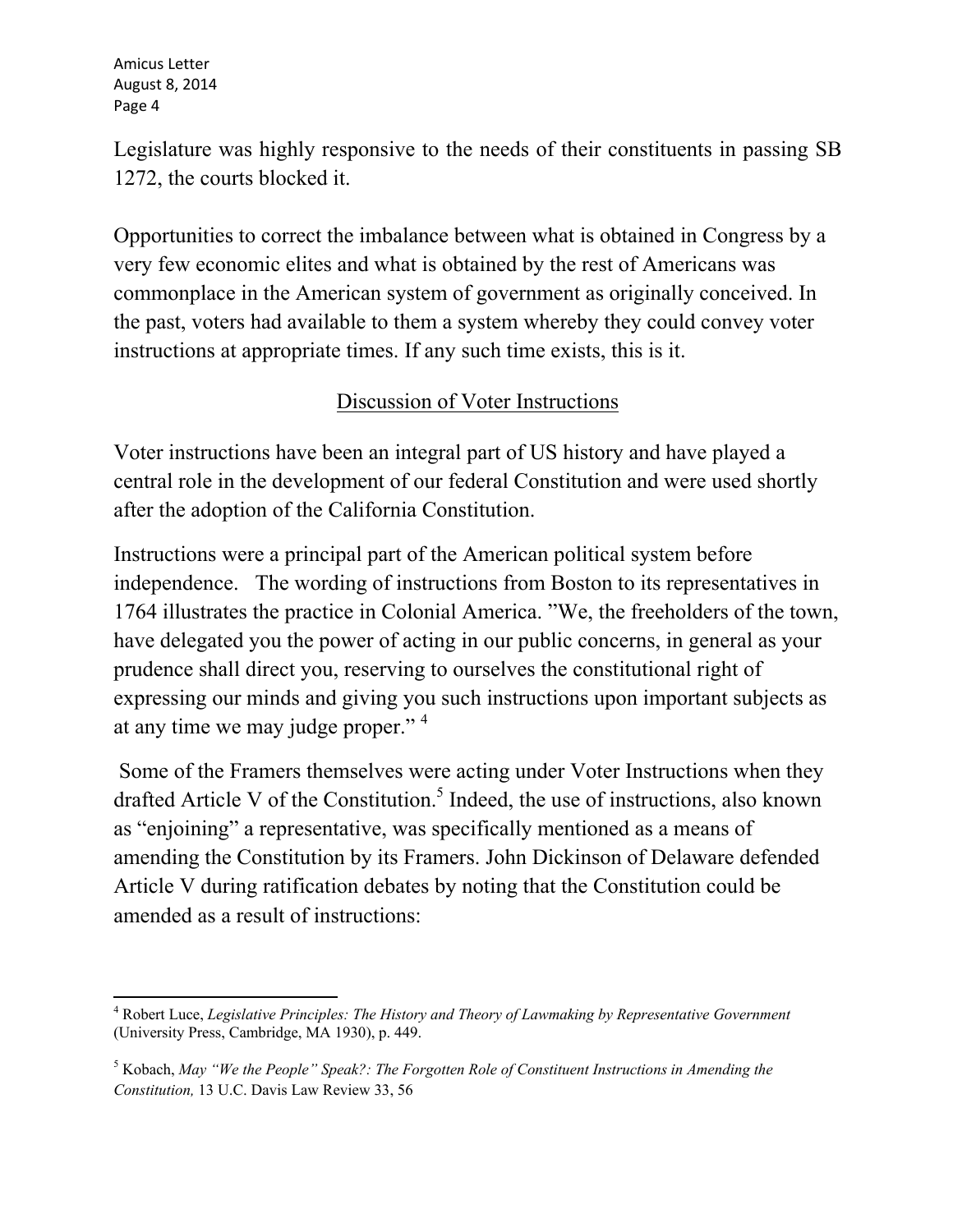Thus, by a gradual progress, we may from time to time introduce every improvement in our constitution, that shall be suitable to our situation. For this purpose, it may perhaps be advisable, for every state, as it sees occasion, to form with the utmost deliberation, drafts of alterations respectively required by them, and to enjoin their representatives, to employ every proper method to obtain a ratification.

Alexander Hamilton also explained to the New York ratifying convention that any changes desired in the Constitution, such as a change in the size of the House of Representatives, could be accomplished by instructions. As he stated before the New York ratifying convention:

If the general voice of the people be for an increase [in the number of members of Congress], it undoubtedly must take place. They have it in their power to instruct their representatives; and the state legislatures, which appoint the senators, may enjoin it also upon them." <sup>6</sup>

The addition of the Bill of Rights just subsequent to ratification of the Constitution came at the insistence of ratifying conventions in four states: Massachusetts, South Carolina, New York and Rhode Island. Each state inserted such instructions prominently in their ratification message to congress.<sup>7</sup>

In proposing the Bill of Rights as our first ten amendments to the Constitution, Congress considered including a federal right to make binding instructions. It chose not to because a majority of congressional members assumed non-binding instructions were protected under freedom of speech and petition and thought those would be adequate because the Framers widely expected elected officials would comply with them without the need to make them legally enforceable or subject non-complying legislators to immediate recall.<sup>8</sup>

 $<sup>6</sup>$  Id. At 61</sup>

<sup>7</sup> Id. At 64-66

<sup>8</sup> Id at 69-70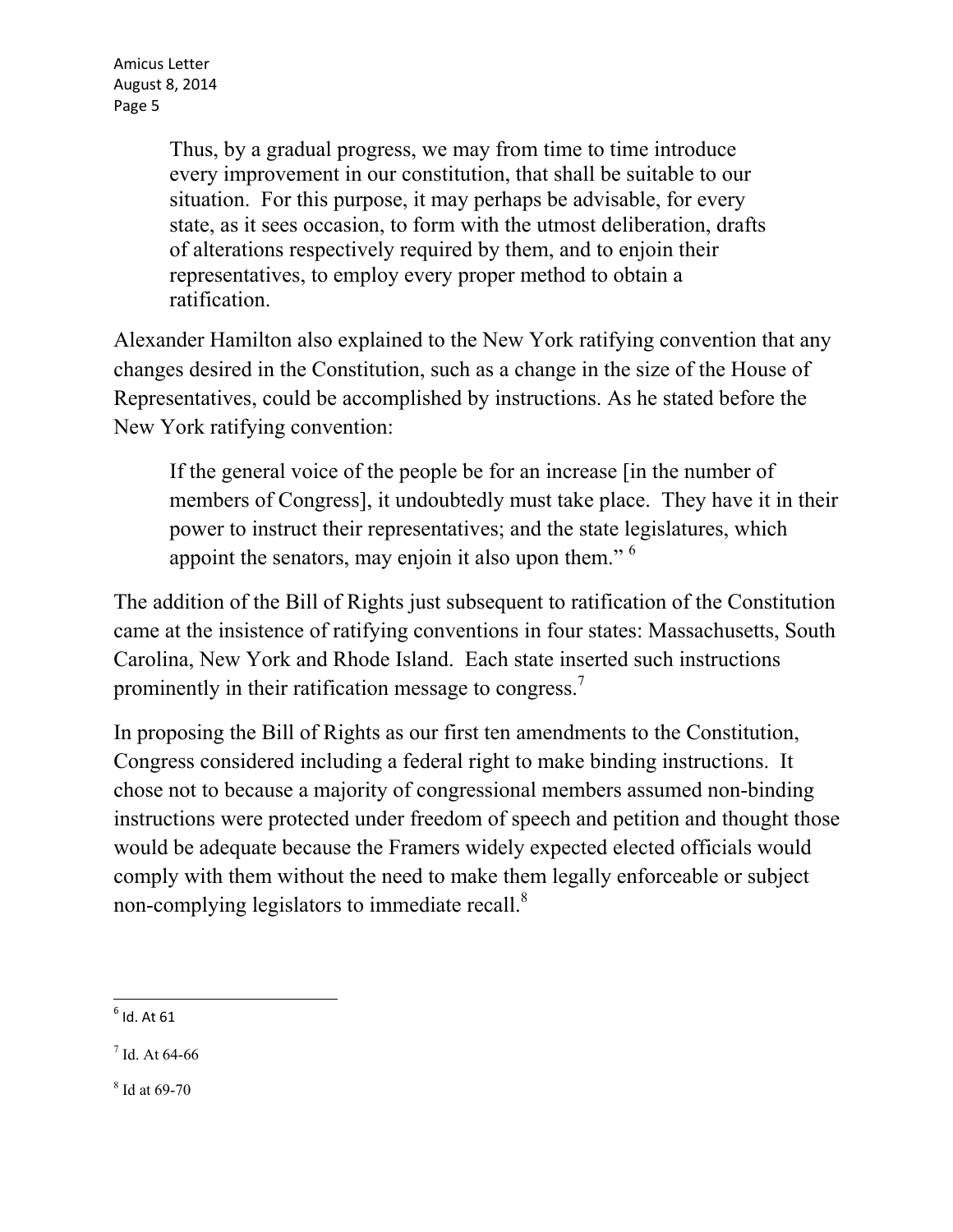California specifically used voter instructions in the Article V process in an 1892 proposition placed on the ballot by the Legislature in support of the  $17<sup>th</sup>$ Amendment (Direct Election of Senators).<sup>9</sup> The California Legislature clearly understood that it had authority to place such a measure on the ballot then, and many of these legislators undoubtedly took part in the framing and ratification of the California constitution just 12 years prior to their act to place the question on the ballot. The Legislature is equally authorized to do so today, and the additional powers of the citizens initiative process later given to voters do nothing to diminish this original legislative authority

Instruction ballot measures also influenced the debate over prohibition. In November 1928, voters in 36 of 40 Massachusetts state senatorial districts considered the question "shall the senator from this district be instructed to vote for a resolution requesting Congress to take action for the repeal of the 18<sup>th</sup> Amendment to the Constitution of the United States, known as the prohibition amendment?" All but two districts favored the question, with an overall vote of 63 percent in favor. Similarly, in November 1932, Connecticut voters adopted by 7 to-1 margin a proposal petitioning congress to end prohibition. Wyoming voters by 2-to-1 margin sent a "memorial" to congress calling for repeal of prohibition. In Louisiana, voters requested Congress call a constitutional convention to propose repeal of prohibition. After Congress proposed the  $21<sup>st</sup>$  amendment, on July 21, 1933 Oregon voters voted 65 percent in favor of instructing the delegates to the state convention to ratify the amendment to support it. Seventeen days later, the Oregon convention did just that.<sup>10</sup>

Beyond the difference in legislative referral compared to citizen initiative, Proposition 49 can be distinguished from the measure in question in *AFL-CIO v. Eu,* 36 Cal.3d 687 (1984) by its different content. That case involved a proposition that used punitive measures (withholding pay) in an attempt to force legislators to comply with instructions. Prop 49 contains no such measures and is consistent

<sup>&</sup>lt;sup>9</sup> In November 1892, voters approved an advisory measure that was placed on the ballot by the Legislature asking whether United States Senators should be directly elected by a vote of the people. SB 1272 Bill Analysis

 $10$  Kobach P. 82-84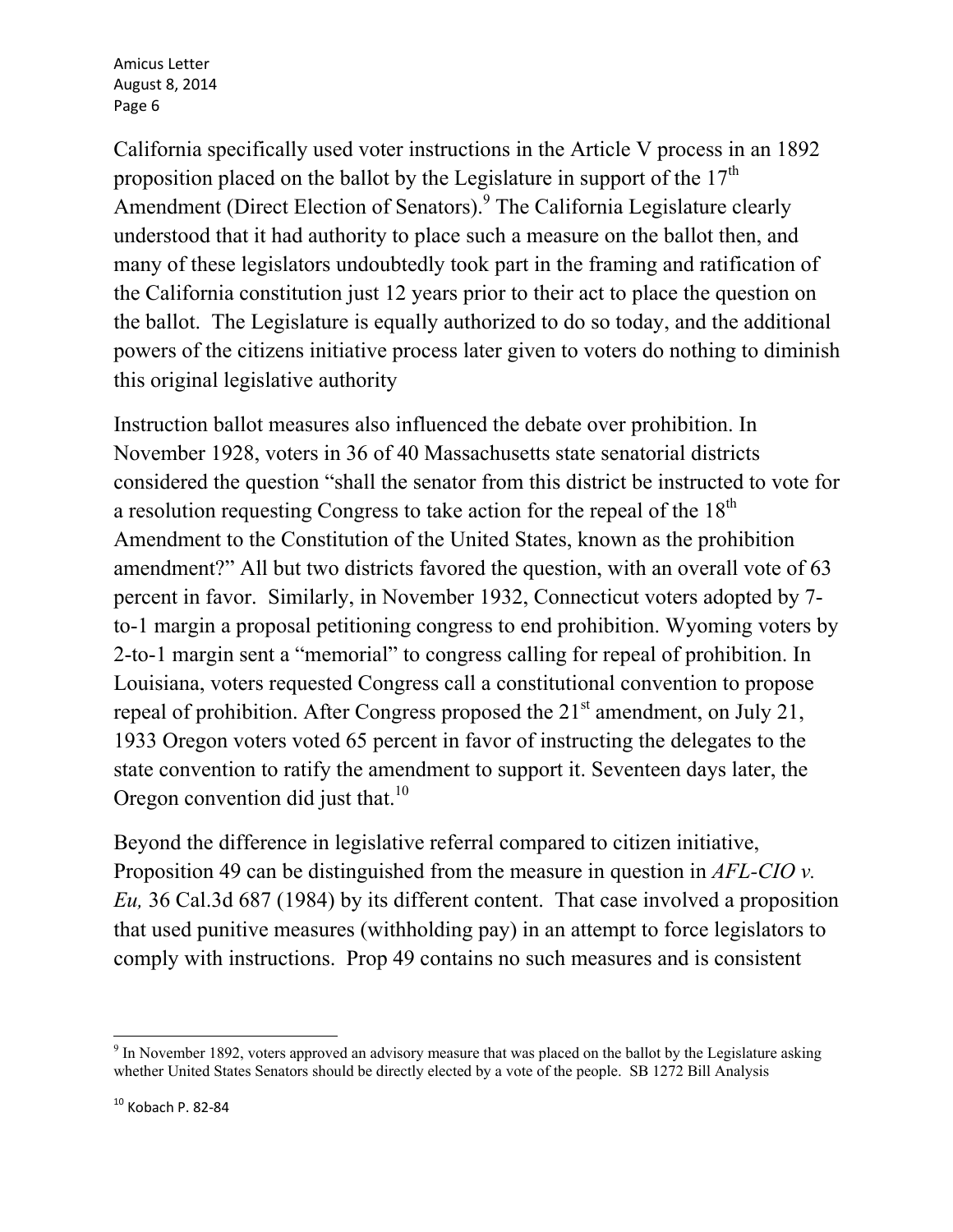with the tradition of non-punitive instructions used by the Framers of the U.S. Constitution

The legislature adopted SB 1272 in response to the broad and deep conviction of Californians that dramatic reform of the American system of campaign finance is urgently necessary. This belief is illustrated by overwhelming voter support for local voter instruction measures in Los Angeles, San Francisco, Richmond and resolutions by 55 California city councils all calling for a federal constitutional amendment to reverse the *Citizens United v. FEC ruling*. In addition, the Legislature received tens of thousands of e-mails, approximately 176,000 faxes, and heard hundreds of citizens personally attending hearings in specific support of SB 1272 to place Prop 49 on the ballot. The Legislature was, appropriately so, responsive to its constituents in adopting SB 1272. The contrary claim made by these Petitioners about the motivations of the legislature are completely without merit.

## Conclusion:

The federal courts have given ample opportunities for wealthy people to speak to our elected officials through hiring lobbyists and paying unlimited amounts for campaign advertisements. Ordinary citizens have no such opportunities to make their viewpoints heard and in fact many people believe their voices are diminished and drowned out by the comparatively louder voices of billionaires and corporate CEOs. Proposition 49 is a legitimate attempt by the California Legislature to provide their constituents with an avenue for being heard.

Petitioners fail to understand the difference between an election and a poll. Unlike a public opinion poll, which can be skewed in its working and presents no opportunity for opposing viewpoints, an election provides a structured format for citizens to speak collectively. That is the reason we do not elect our representatives via public opinion poll.

In contrast to the founding period of the United States, Californians do not have the ability to gather together in a town meeting and deliberate instructions face to face. The ballot measure is the only means by which Californians can collectively speak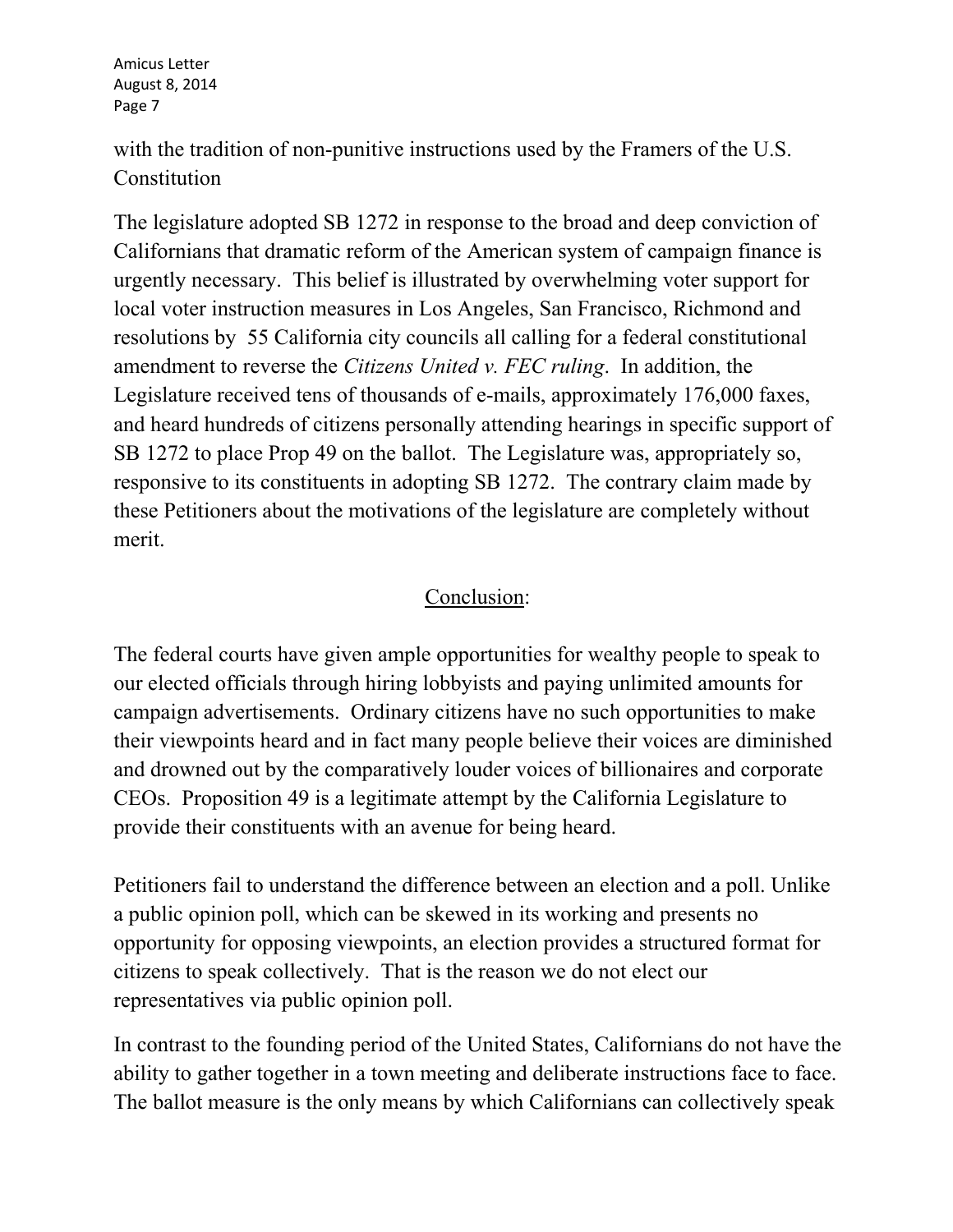with one voice to our elected representatives in an official capacity. Given this Court's ruling in *AFL-CIO v. Eu*, the only current means that Californians have to engage in what they view as a crucial public debate and make their collective will expressly known to their elected representatives is a legislative referral. The California Legislature was appropriately responsive to the wishes of their constituents to be heard on this issue and the Court should not interfere in the legislative process between California elected representatives and their constituents.

Dated: August 8, 2014

| Yes on 49: MOVI Committee       | <b>CALPIRG</b>     |
|---------------------------------|--------------------|
| Michele Sutter                  | <b>Emily Rusch</b> |
| California Clean Money Campaign | 99 Rise            |
| <b>Trent Lange</b>              | Kai Newkirk        |

### **PROOF OF SERVICE**

I, the undersigned, declare under penalty of perjury that: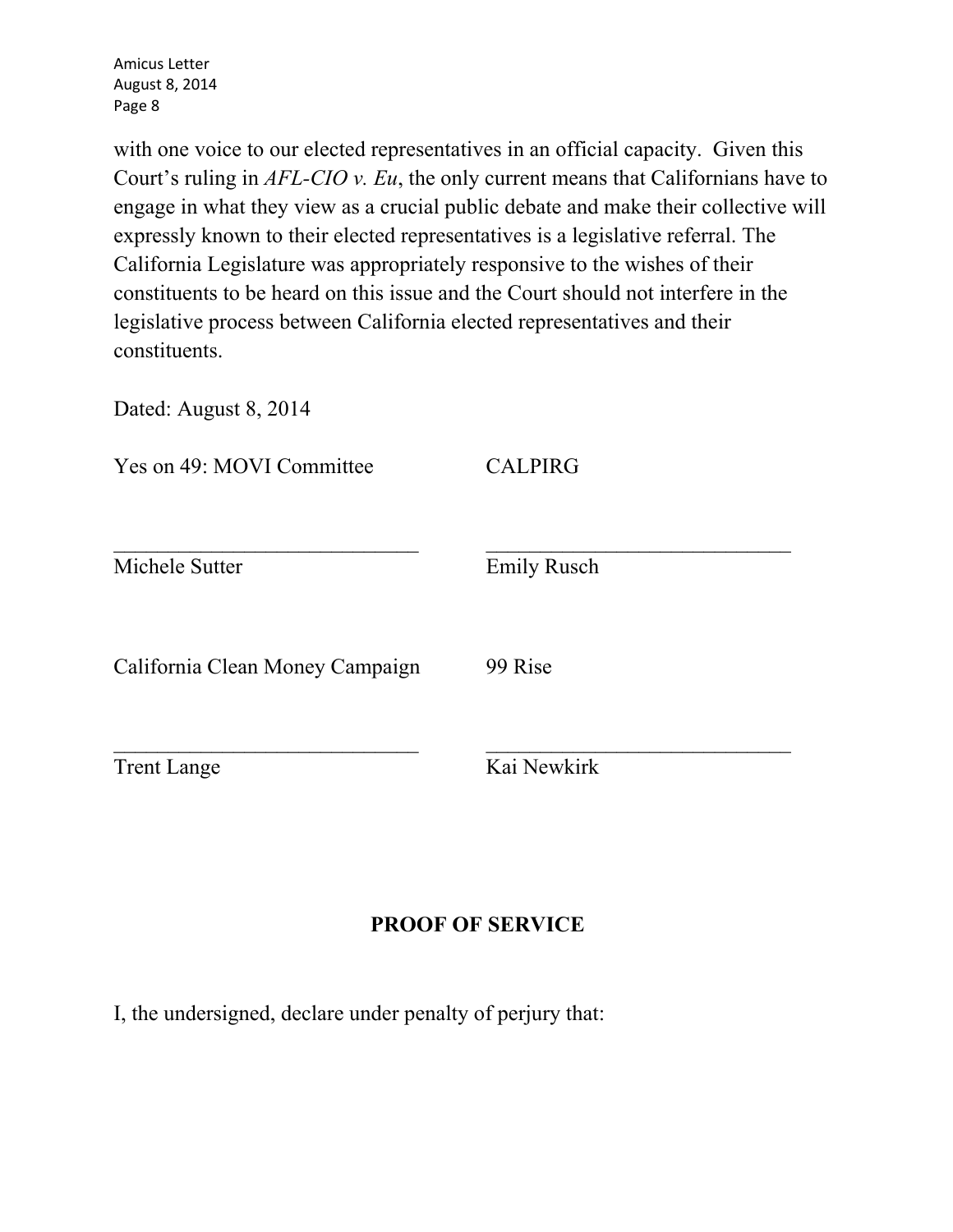I am a citizen of the United States, over the age of 18, and not a party to the within cause of action. My business address is: CALPIRG,  $483.9<sup>th</sup>$  St Suite 100, Oakland CA 94702.

On August 8, 2014, I served true copies of the following: AMICUS LETTER IN OPPOSITION TO PETITION on the below listed counsel by electronic mail, PDF format or by fax, as indicated:

Charles H. Bell (SBN 060553) Thomas W. Hiltachk (SBN 131215) Bell, McAndrews & Hiltachk 455 Capitol Mall, Suite 600 Sacramento, CA 95814 Via telefax: 916 442 7759 (Attorneys for Petitioners);

Robbie Anderson 1500  $11^{th}$  St.,  $5^{th}$  Floor Sacramento, CA 958145 Via email: randerson@sos.ca.gov (Attorney for Respondent)

Diane F. Boyer-Vine (SBN 124182) Jeffrey A. DeLand (SBN 105103) Robert A. Pratt (SBN 137704) 925 L St., Suite 900 Sacramento, CA 95814 Via email: jeff.deland@legislativecounsel.ca.gov (Office of Legislative Counsel)

// // //